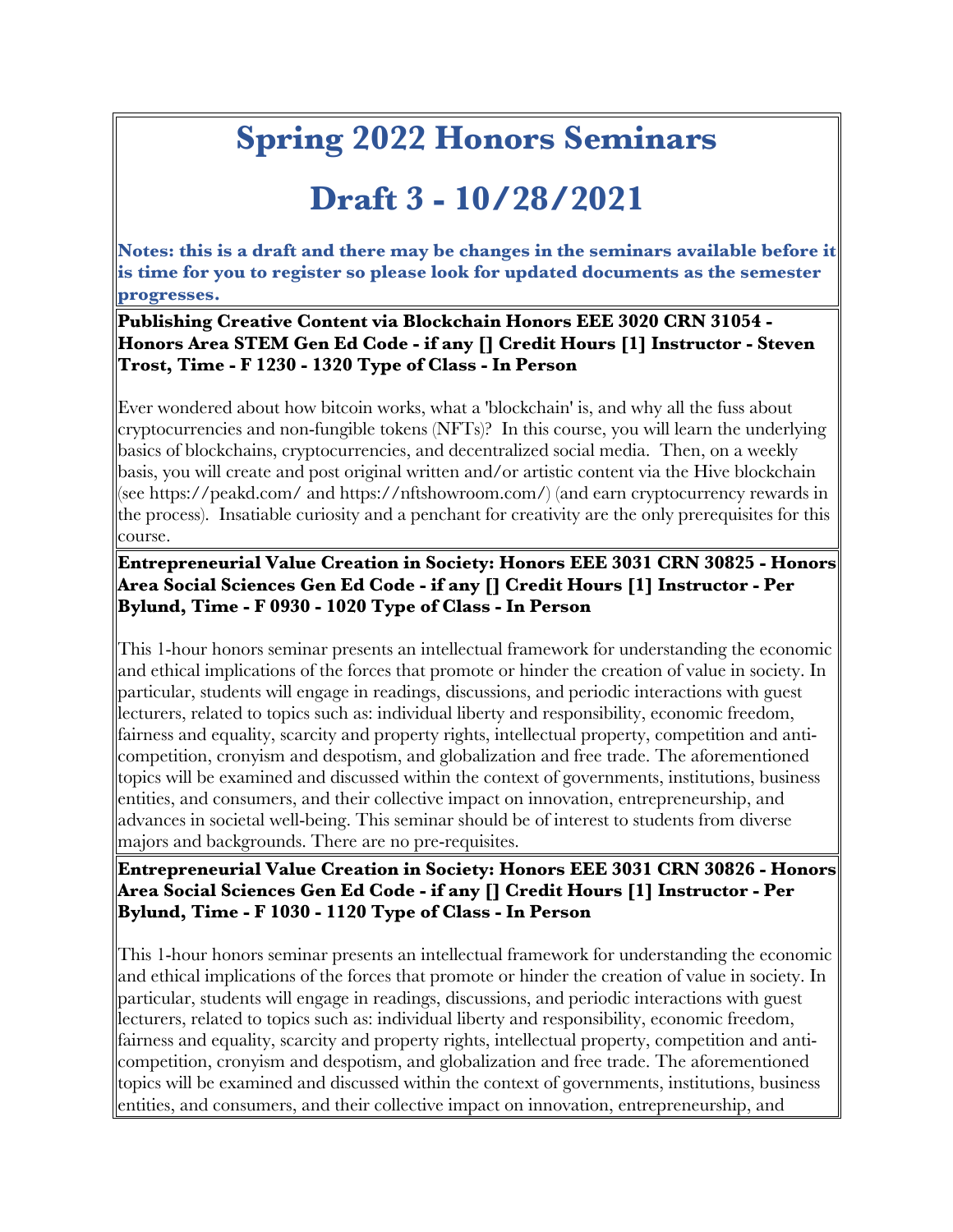advances in societal well-being. This seminar should be of interest to students from diverse majors and backgrounds. There are no pre-requisites.

#### **Business Model Discovery HONR EEE 3673 CRN 31200 - Honors Area Social Sciences Gen Ed Code - if any [] Credit Hours [3] Instructor - Richard Gajan, Time - MWF 0930 - 1020 Type of Class - In Person**

Course teaches the fundamentals of testing the feasibility of a business idea and building an effective business model around a business concept. May not be used for degree credit with EEE 3023

**Blockchain Programming & Development EEE 4010 CRN 31055 - Honors Area STEM Gen Ed Code - if any [] Credit Hours [1] Instructor - Steven Trost, Time - F 1330 - 1420 Type of Class - In Person**

Prerequisite CS 1113, Sutible for students in MIS, CS and Engineering current or previous enrollment in, ENGR1412 (Introductory Engineering Computer Programming), ECEN3213 (Computer Based Systems in Engineering), CS2133 (Computer Science II), CS2433 (C/C++ Programming, CS3353 (Data Structures and Algorithms), or CS3653 (Discrete Mathematics for Computer Science) helpful.

This course will challenge students to apply their programming skills to implement a blockchain-based project on the Hive blockchain (see https://developers.hive.io/ and https://hiveprojects.io/). Strong working knowledge of Javascript, Typescript, Python, and/or Ruby is a prerequisite. Students will learn the underlying basics of blockchains, cryptocurrencies, and decentralized social media, complete a series of self-paced tutorials, then create and implement their own decentralized project on the Hive blockchain, with continuous mentorship guidance by the instructor.

**Financial Perspectives: Honors (DS) FFP 2613 CRN 26111 - Honors Area Social Sciences Gen Ed Code - if any [DS] Credit Hours [3] Instructor - Katherine Mielitz, Time - TR 0900 - 1015 Type of Class - In Person**

An introduction to the personal relationship with money focusing on similarities and differences between Race/Ethnicity, Sex/Gender, Aging, Religion, and Family Structure. This course provides an overview of history, present day application, seeks solutions, and encourages reflection on the personal and societal relationships with money.

**Lifespan Development: Honors (S) HDFS 2113 CRN 30953 - Honors Area Social Sciences Gen Ed Code - if any [S] Credit Hours [3] Instructor - Paula Tripp, Time - TR 1330 - 1445 Type of Class - In Person**

Study of human development within diverse family systems. Taught from a life span perspective.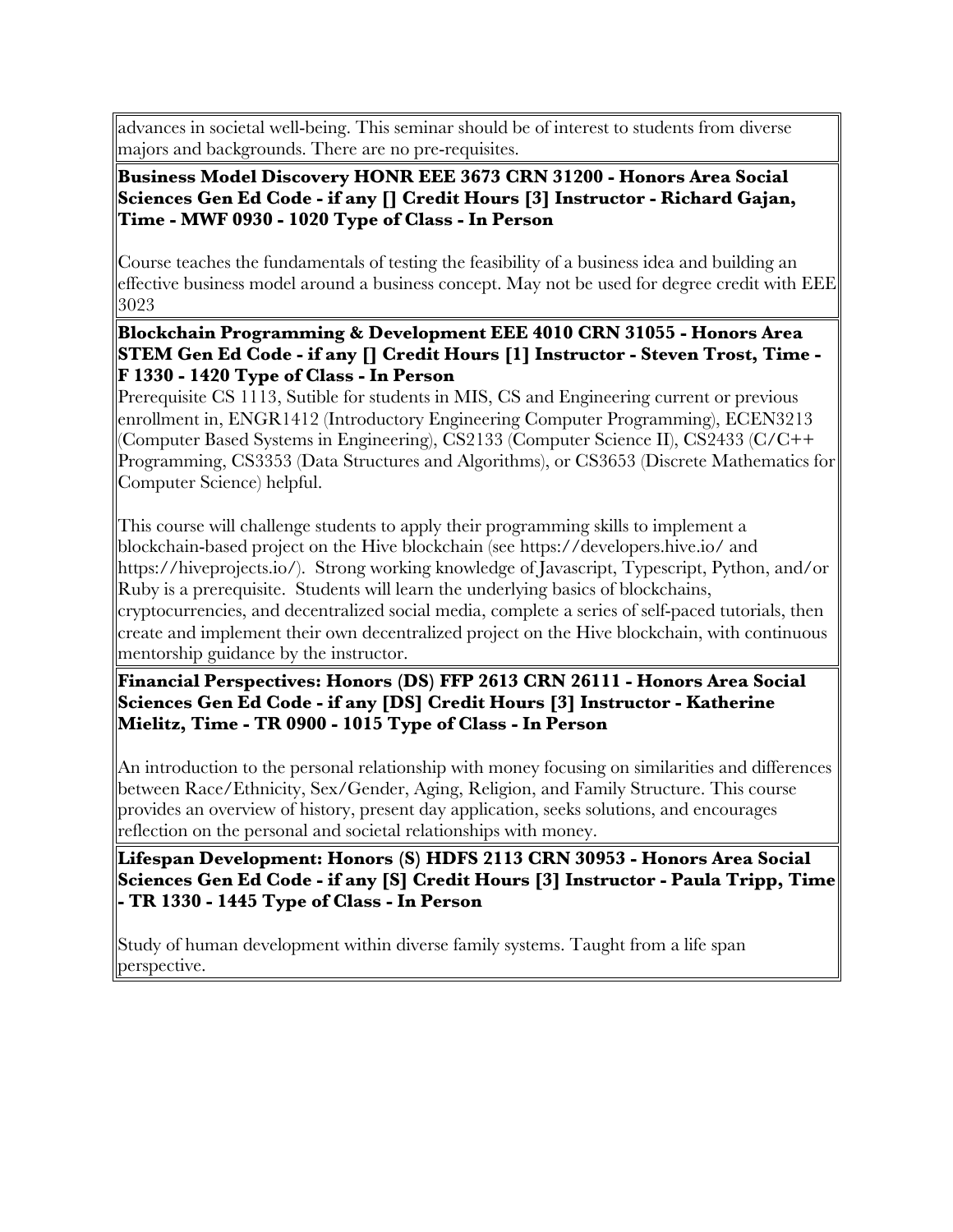# **Adolescent Development: Honors HDFS 3423 CRN 30954 - Honors Area Gen Ed Code - if any [S] Credit Hours [3] Instructor - Joe Wilmoth, Time - TR 0900 - 1015 Type of Class - In Person**

Development of the adolescent physically, socially, intellectually and emotionally with emphasis on the search for identity, sexuality, vocational choice and interpersonal relations. Observation of adolescents. Previously offered as FRCD 3333. Prerequisite(s): HDFS 2113.

# Plan**tation to Plate: Sugar, Bananas, and Coffee in America (H): Honors HIST 2513 CRN 31217 - Honors Area Humanities Gen Ed Code - if any [H] Credit Hours [3] Instructor - Sarah Foss, Time - MWF 0930 - 1020 Type of Class - In Person**

Sugar, bananas, and coffee are predominant staples in our diet. Inexpensive and abundant, and seemingly harmless, these three tropical commodities have drastically shaped the producing societies, and they have created huge industries and food cultures in the consuming countries. Our focus will be on the U.S. and Latin America, and we'll tackle topics such as fair trade, environmental issues, slavery, migration, marketing and culture, foreign policy, and capitalism. Our sources include declassified CIA documents, 1960s advertisements, historical photographs, firsthand narratives, recent investigative journalism and court cases, and documentary film. Classes are structured to be a combination of lecture and discussion, and assignments include reading response essays, a newspaper journal, and a final creative project. By the end of the semester, you will be more knowledgeable about historical and present-day Latin America, the ways that commodities and the history of their exchanges shape our lives and eating habits in the present, and how you can make more informed consumption decisions.

# **Power and Protest in US History: Honors HIST 3980 CRN 23090 - Honors Area Humanities Gen Ed Code - if any [] Credit Hours [3] Instructor - Holly Karibo, Time - MWF 1130 - 1220 Type of Class - In Person**

Today, the role of public protest in the United States is hotly debated. This course historicizes these debates, tracing the history of social movements from the late 19th century to the present. We will look at the origins of several key movements, and explore the rhetoric and tactics they employed to achieve their goals. In this course, we will also trace the responses to these movements by the general public, the media, and from those in power. Lectures, discussions, and readings will prepare students to address several key questions. Those include: How have types of public protest shifted over time? How has collective action shaped the social, cultural, and political history of the nation? Ultimately, to what extent is protest an American tradition?

**Exploring the Medical Profession through an Osteopathic Perspective HONR 1000 CRN 24589 - Honors Area STEM Gen Ed Code - if any [] Credit Hours [1] Instructor - Jeffrey Hackler, Time - M 1230 - 1320 Type of Class - In Person**

This seminar will provide an overview of specialties within the practice of medicine presented by clinical faculty from OSU College of Osteopathic Medicine. The seminar will broaden students' understanding of the medical profession, explain how osteopathic medicine is used to treat patients, and share how OSU Center for Health Sciences is creating pathways for students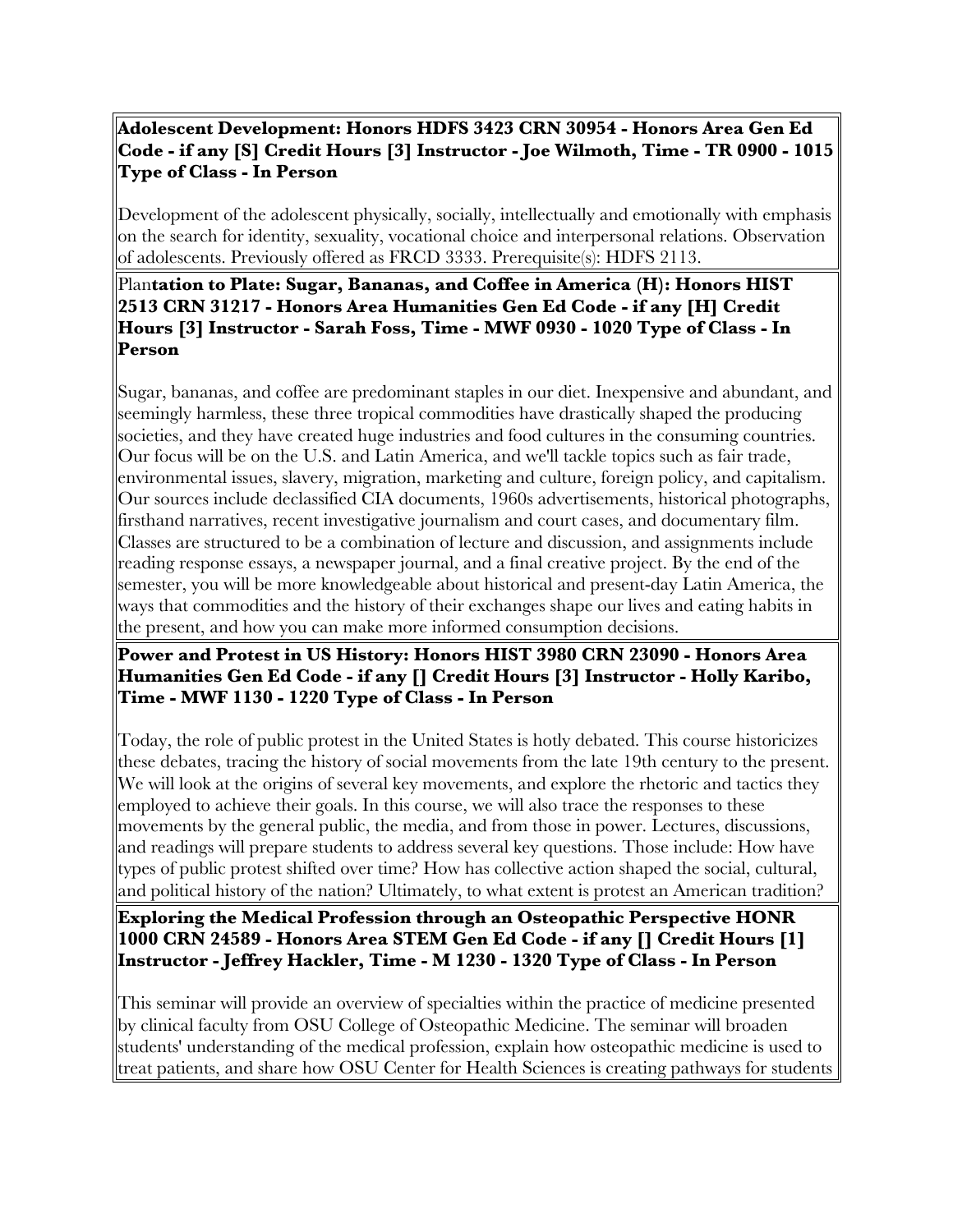to practice medicine in rural and underserved communities. This class is suitable for any student interested in pursuing a career in medicine.

# **Judging U: A Practicum in Science Fairs: Honors HONR 1000 CRN 25338 - Honors Area Social Sciences Gen Ed Code - if any [] Credit Hours [3] Instructor - Julie Angle, Time - T 1845 - 2130 Type of Class - In Person**

This unique service-oriented class prepares students to serve as event staff for two prestigious science competitions, both of which will be virtual this year; the KS-NE-OK Regional Junior Science and Humanities Symposium (Feb 26-27, 2020), and the Oklahoma State Science and Engineering Fair (March 25-27, 2020). Students organize each event, select event items (i.e. tshirts, trophies, etc.), and design videos. During each event, students take on event leadership roles, provide support for event judges, and prepare certificates and awards for each virtual awards ceremony. Join the Honors Judging U team to provide service to K-12 students during two science research competitions.

#### **Principled Negotiation for Everyone HONR 1000 CRN 25347 - Honors Area Social Sciences Gen Ed Code - if any [] Credit Hours [2] Instructor - William Holmes, Time - TR 0900 - 0950 Type of Class - On-Line**

The goal of this course is to learn how to negotiate. This is intended for students of all backgrounds and career fields The textbook will be "Getting to Yes: Negotiating Agreement Without Giving In", Second Edition, 163 pages, written by Roger Fisher, William Ury, and Bruce Patton, all at the Harvard Negotiation Project. It teaches principled negotiation methods universally applicable to personal and professional disputes, whether involving: "...parents and children, neighbors, bosses and employees, customers or corporations, tenants or diplomats". The course will include lectures with discussion and short papers on the book, and then move to actual negotiations in class by the students based on common situations.

# **Global Warming and Human Use of Earth: Honors HONR 1000 CRN 26228 - Honors Area STEM Gen Ed Code - if any [] Credit Hours [3] Instructor - Stephen Hallgren, Time - MWF 0930 - 1020 Type of Class - In Person**

The course uses scientific analysis to focus on recent phenomena that suggest accelerated global warming is caused by human intervention in natural processes and mechanisms. Thorough discussion of the scientific method prepares the student to critically analyze new knowledge about global warming presented throughout the course. Students learn to use the language, concepts, methodologies and models of science to critically analyze the physical and biological components of the Earth system and how they have interacted since its origin until present to create the Earth that is ours. Students learn the mechanisms and consequences for human caused changes in the atmosphere, biological diversity and terrestrial vegetation that can lead to global warming. This information informs students about human impacts on the natural environment, predictions of future global change, the scientific bases for global change assessments, and policy measures.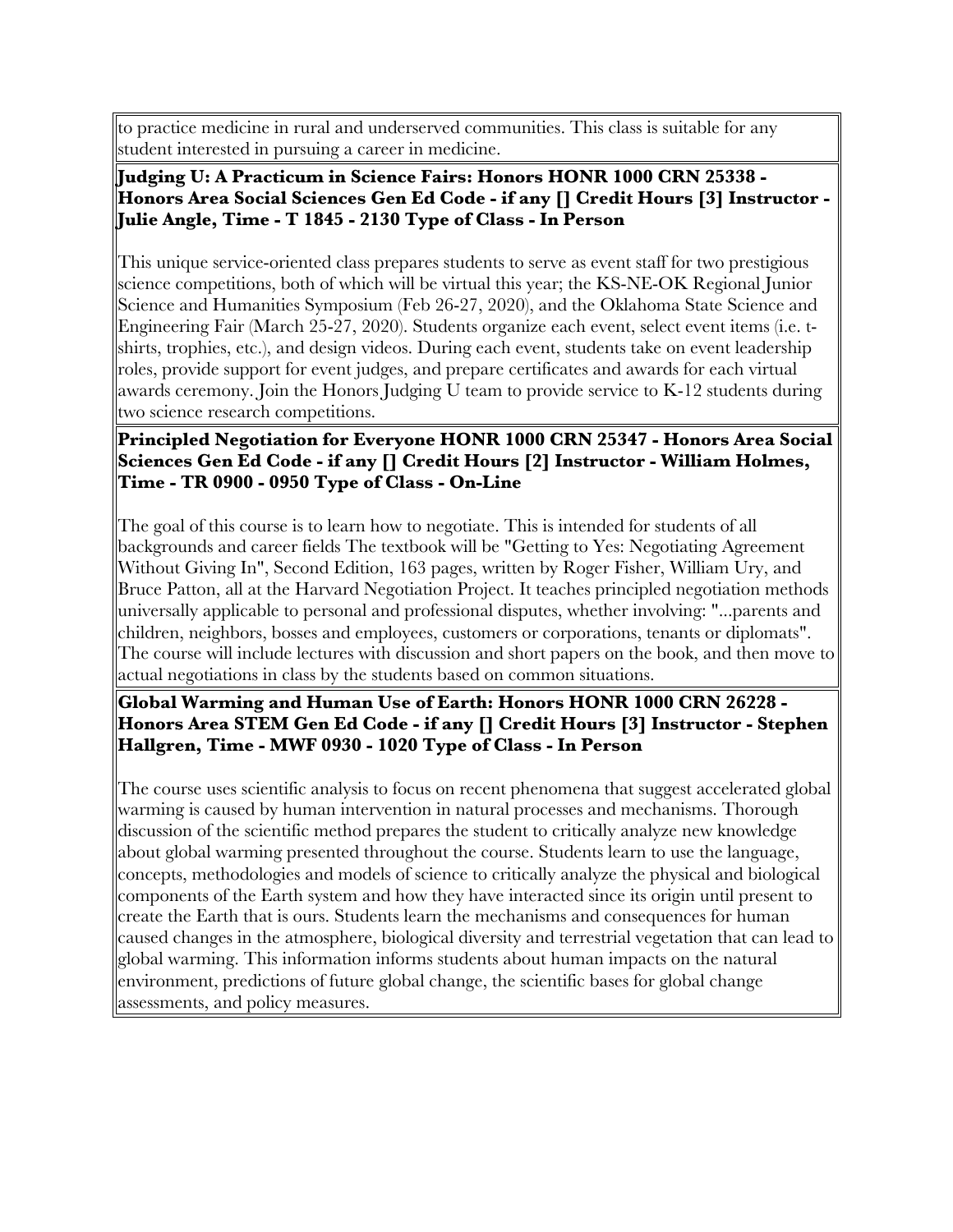# **They Wouldn't Put It on the Internet if It's Not True: Information Literacy in Post-Truth Era: Honor HONR 1000 CRN 26590 - Honors Area Social Sciences Gen Ed Code - if any [] Credit Hours [3] Instructor - Holly Reiter, Time - TR 1500 - 1615 Type of Class - In Person**

This course provides an overview of essential concepts and skills needed for success in navigating an increasingly uncertain and perilous information landscape. Awareness of, access to, and quality of information have demonstrable impacts on social, economic, academic, and political well-being. This course will address issues of access, use, creation, and dissemination of information and how it affects particular populations of people, with an emphasis on historically marginalized and underrepresented groups. Students will learn to locate, access, use, evaluate, organize, create, and present information effectively for personal and academic research needs. Students will examine biases within each of those paying particular attention to issues of race, gender, class, sexuality, ethnicity, and other personal, political, and socioeconomic factors. Students will also improve their understanding of authority and trust, value of information, the nature of scholarly conversation, and the nature of inquiry and exploration.

# **Windows to the World: Honors HONR 1000 CRN 28288 - Honors Area Social Sciences Gen Ed Code - if any [] Credit Hours [1] Instructor - Robert Graalman, Time - T 1630 - 1720 Type of Class - In Person**

"Windows to the World" is a one-hour seminar, 3:30 Tuesdays, designed for ambitious students who might become applicants/nominees for major national and international scholarships such as: Rhodes, Marshall, Goldwater, Gates-Cambridge, Udall, Mitchell, Fulbright, and more. Students will learn about such opportunities as well as participate in weekly discussions based on current events, carried out in a rigorous debate/interview context, serving as both presenters (once) and interview panels (weekly). All students will submit a personal/policy essay, characteristic of one written for national competition, at the end of the semester to be evaluated by faculty members Jessica Sullins (Henry Bellmon Office Scholar Development and Undergraduate Research), and Bob Graalman (retired, same office). Final credit for the course depends on students' participation and completing the major activities described above.

# **Research as a foreign language for future health professionals: Honors HONR 1000 CRN 28883 - Honors Area STEM Gen Ed Code - if any [] Credit Hours [1] Instructor - Jillian Joyce, Time - M 1430 - 1520 Type of Class - In Person**

This seminar will provide students an opportunity to begin to read, understand, and speak the foreign language of research. We will, together, read 2-3 research articles related to current nutrition and health hot topics and thoroughly dissect each section. We will cover things like: what is an abstract and how do you use it properly, what are the sections of an introduction, what information can be pulled out of an introduction, what resource gold mine lies hidden in the introduction, what does a good purpose statement include, what is the dependent variable and how do you know, etc.? This class will use nutrition and health hot topic research articles to teach lessons, but lessons will be applicable to anyone interested in research or in a field that relies on research to guide practice.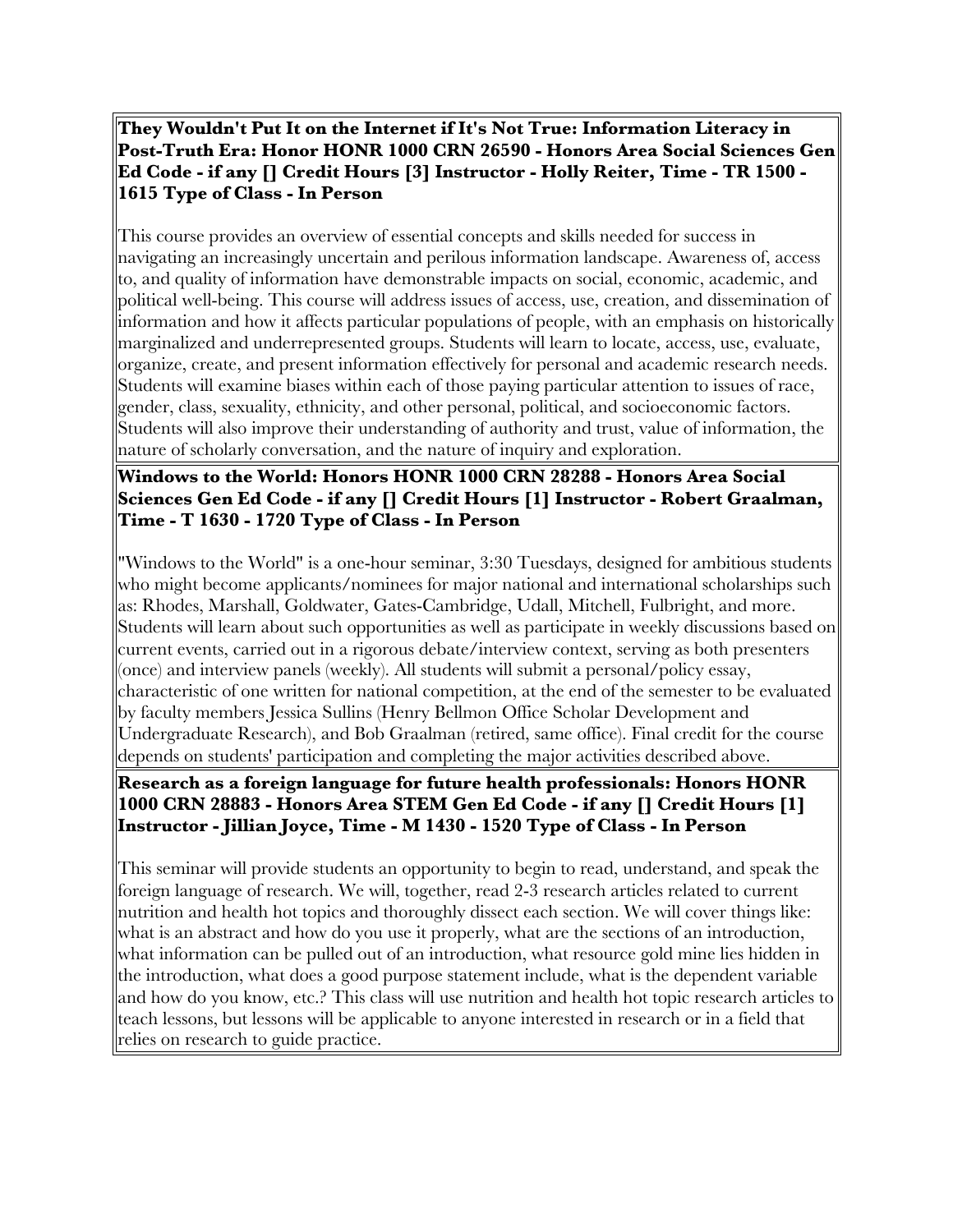**Let's Get Creative: Odyssey of the Mind HONR 1000 CRN 30965 - Honors Area Humanities Gen Ed Code - if any [] Credit Hours [2] Instructor - John Andrews, Time - W 1845 - 2030 Type of Class - In Person**

What is creative genius? Does it strike like lighting or build like a storm? Are creative geniuses blessed by the muses or are they simply working with the right materials at the right time? This course interrogates the myth of creative genius by critically questioning the nature of invention while solving current Odyssey of the Mind (OotM) problems. By unpacking the narratives and historical mythos that cloud the invention process, students will gain hands-on experience identifying, developing, and employing their own personal artistic and scientific processes for solving unconventional problems. Students will work as teams to solve a long-term Odyssey of the Mind problem and compete at the Oklahoma State Odyssey of the Mind competition held on Saturday, April 2nd @ OSU, with the possibility of competing at the world finals (location TBD) at the end of May.

# **Policy-making In Times of Crisis HONR 1000 CRN 31397 - Honors Area Social Sciences Gen Ed Code - if any [] Credit Hours [1] Instructor - Jerome Loughridge, Time - W 0830 - 0920 Type of Class - In Person**

In order to build a theoretical framework for policy analysis, we will use readings on three periods of extraordinary challenge: The Great Depression, the Cuban Missile Crisis and 9/11. The Great Depression since it provides an opportunity to familiarize students with the Dust Bowl and link it to our Oklahoma history; the Cuban Missile Crisis because of a) the availability of an extraordinary book covering policy in that period by Graham Allison, and b) the accessibility of the events as presented in the movie, "Thirteen Days"; and 9/11 . The instructor will be able to bring some inside perspective, having worked in the White House and for the Secretary of Defense in the near aftermath of the crisis Having built a framework for understanding policy-making during the first half-dozen sessions, we will review of the ongoing COVID-19 policy response, using the Oklahoma experience as a case study. Given the instructors access to individuals central to Oklahoma's response - his own experience in leading a portion of the policy enterprise - we anticipate having multiple guest speakers with first-hand knowledge of the State's pandemic response.

# **Nature and Society HONR 1000 CRN 31398 - Honors Area STEM Gen Ed Code - if any [] Credit Hours [3] Instructor - Aaron Russell, Time - MW 1430 - 1545 Type of Class - In Person**

This course explores the intersections of society and "nature." We look at how culture, place/space, and discourses inform, shape, and shift our relations with "the environment." We examine ways human ecological relations are both actively socially constructed and deeply materially experienced, focusing on the global manifestations and reverberations of environmental discourses and knowledges and examining these at international, regional, local, and individual scales. The class is particularly interested in discourses and knowledges that might support more sustainable and regenerative ecological relations. Critical and creative exploration as well as out-of-classroom experiences in the wider community will be central to the learning experience. Together, through readings, discussion, examples, research, and experiential field studies and engagements, we will expand our repertoire to begin to understand how: 1) Culture, place/space, and discourse inform, construct, and produce human perceptions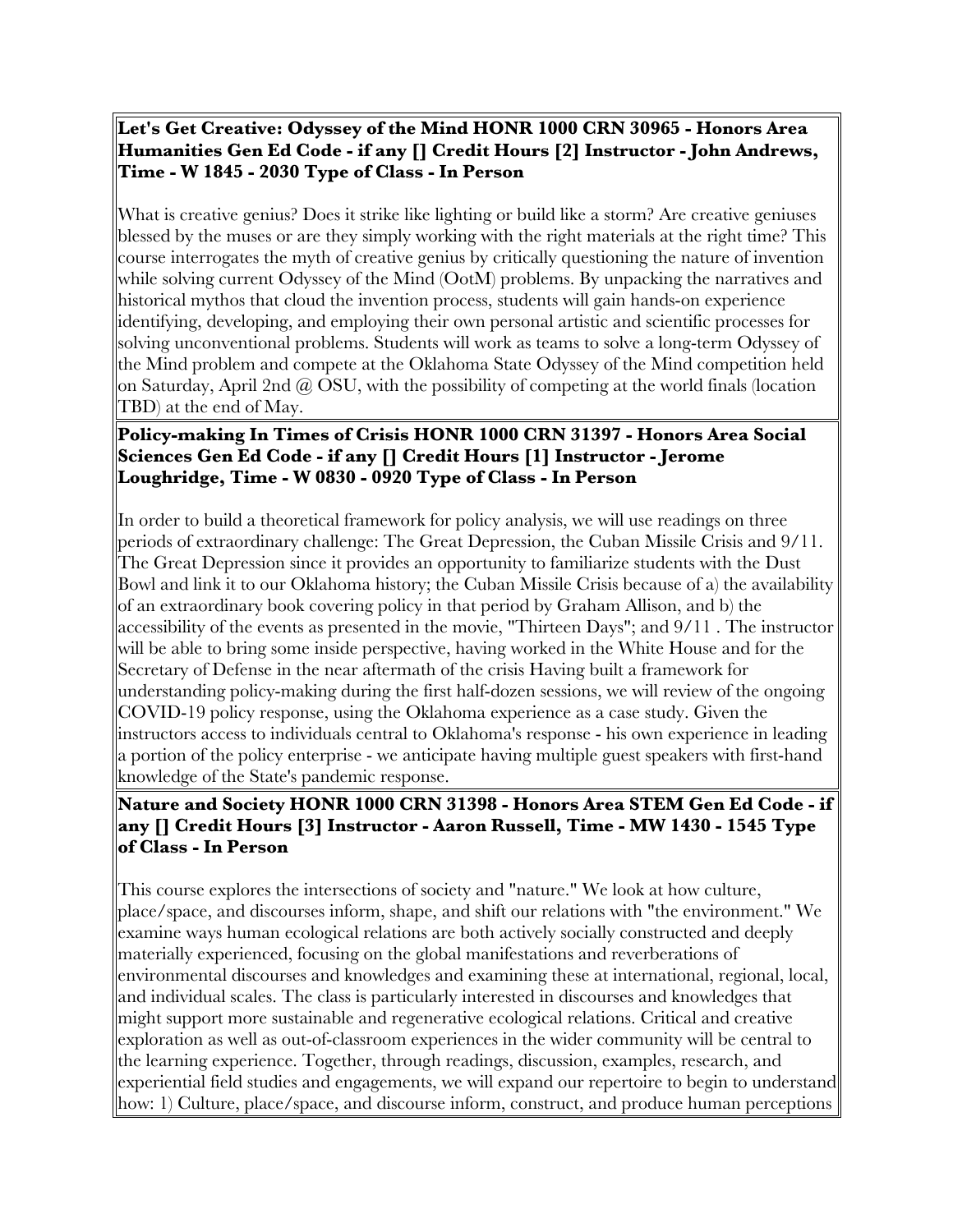of and actions toward 'nature ' 2) research can be used to deconstruct and critically investigate perceptions and practices of "nature."

# **Preparing for Singapore Place as Text HONR 1000 CRN 31399 - Honors Area Humanities Gen Ed Code - if any [] Credit Hours [1] Instructor - Stephanie Miller, Time - TR 1630 - 1720 Type of Class - In Person**

This course will offer preparation for the honors summer travel course "Place as Text: Singapore." Based on the celebrated "Place as Text" approach to honors travel experiences, and offered in collaboration with the School of Global Studies, this class will offer skills and knowledge to help students get the most out of their travel to Singapore in the May term. Students will practice observation, mapping, and reflection while engaging in guided discussion of contextual readings from a variety of disciplines. Students will also get to know one another and build confidence in their ability to navigate an international travel experience. The class will meet twice a week for the second half of the spring semester. Students who enroll in this course will later enroll in a two-credit-hour travel course that will take place during the May term. During the travel course, Singapore itself will be our "textbook" as we visit its iconic landmarks and explore its eclectic museums, get to know its neighborhoods and eat its internationally renowned food! We will look through the lenses of history, politics, art, and nature, embracing complexity and nuance as we explore and interact with one of the most diverse and globalized cities in the world. E-mail stephanie.j.miller@okstate.edu for more information or to request a permit to enroll.

# **Science and the Movies HONR 1000 CRN 31500 - Honors Area STEM Gen Ed Code - if any [] Credit Hours [1] Instructor - Udaya Desilva, Time - M 1330 - 1615 Type of Class - In Person**

[Note: CRN 31500 meets only for the first half of the semester. Students wishing to take this seminar for two credit hours should enroll in HONR 1000 CRN 31508

Science and the Movies - There have been numerous movies that pose interesting questions about the intersection of science with society. We will view some of these movies (eg. Inherit the Wind, 2001-A Space Odyssey, etc.) and examine the issues they raise. Students will be expected to write brief reaction papers to each of the seven or eight movies we watch.

# **Science and the Movies HONR 1000 CRN 31508 - Honors Area STEM Gen Ed Code - if any [] Credit Hours [2] Instructor - Udaya Desilva, Time - M 1330 - 1615 Type of Class - In Person**

Science and the Movies - There have been numerous movies that pose interesting questions about the intersection of science with society. We will view some of these movies (eg. Inherit the Wind, 2001-A Space Odyssey, etc.) and examine the issues they raise. Students will be expected to write brief reaction papers to each of the seven or eight movies we watch.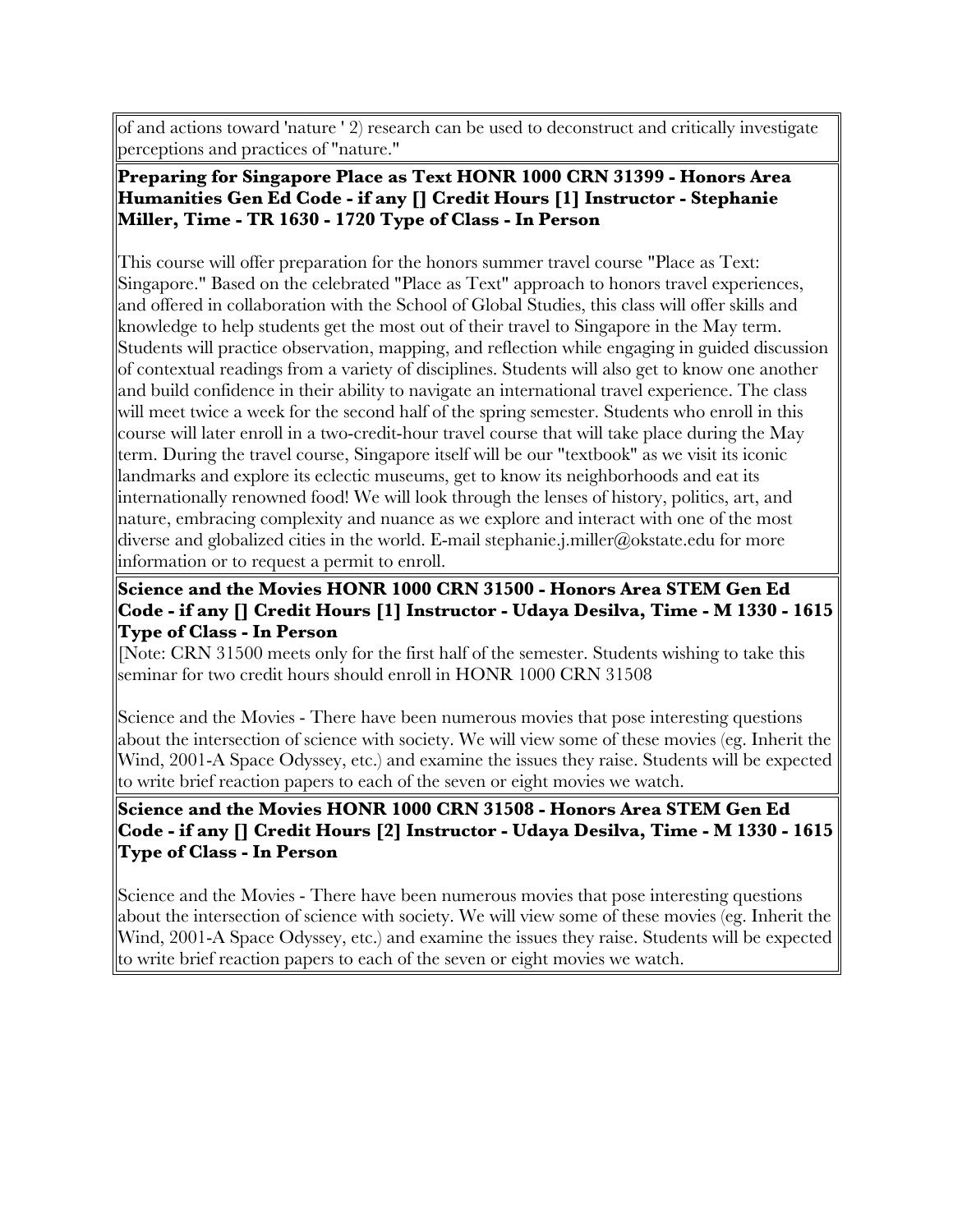## **Active Aging for L.I.F.E (DS) HONR 1113 CRN 26223 - Honors Area Social Sciences Gen Ed Code - if any [DS] Credit Hours [3] Instructor - Emily Roberts, Time - TR 0900 - 1015 Type of Class - In Person**

Demographic factors tell us that the number of adults age 65 and older will nearly double by 2030. A holistic and proactive approach to providing positive outcomes in aging requires integrated strategies focusing on providing environments and organizational structures to support this demographic shift. Active aging is a framework first developed by the World Health Organization in order to optimize opportunities for health, participation and security in order to enhance quality of life as people age. Active aging allows people to realize their potential for physical, social and mental well-being throughout the life course. In this honors seminar you will acquire a great deal of information on a wide range of topics in order to build your personal understanding of the relationships between Longevity, Independence, Fitness and Engagement for active aging. This will require the overlapping of several domains such as environmental psychology, cognitive science, sociology, physiology, architectural and interior design, human geography, assistive technology, nutrition and physical and cognitive fitness. This course will include selected readings for each module topic; web-based tools and resources that can be used beyond the course; short experiential leaning activities; group discussions via message boards, a short reflective writing assignments and a final team project.

# **Integrative Biology: The Mind (N) HONR 1503 CRN 26226 - Honors Area STEM Gen Ed Code - if any [N] Credit Hours [3] Instructor - Jason Bruck, Time - W 1845 - 2130 Type of Class - On-Line**

As one can see by reading this sentence, the human mnid is a pweorful tool, cpabale of ftilrenig situmli to porivde maeingnufl perectpions. But what happens when those filters cloud the true nature of reality? Can we trust our own eyes and ears? Through a biopsychological approach we will explore the human mind at the levels of sensation, perception and reflection. The Mind will equip students to understand how their own biological and psychological predispositions affect their perceptions of the world. The course will empower students to confront biases as social and natural scientists, as well as informed citizens in a world increasingly subject to misperceptions and manipulations. Learning outcomes include: 1) understanding how genes and the environment entwine to shape the evolution and development of sensory systems, neurophysiology and neuroanatomy; 2) developing awareness of the students' own metacognition to develop as successful learners, able to see how self-perception affects success and performance and 3) fostering healthy skepticism about the role of the 'human instrument' as a tool for measuring phenomena and interpreting scientific output.

# **Honors Law and Legal Institutions (S) HONR 2013 CRN 31366 - Honors Area Social Sciences Gen Ed Code - if any [S] Credit Hours [3] Instructor - Robert Spurrier, Time - TR 1030 - 1145 Type of Class - On-Line**

This will be a "live" and interactive on-line seminar utilizing Canvas that will be taught in part by the Socratic method of instruction similar to that employed in many law schools. Regular daily attendance will be necessary for you to be successful. We will examine several aspects of law and the American legal system including historic English origins, court structure and operations, and principles of several areas of substantive law (contracts, property, torts, etc.). Aspects of the politics of the judicial branch including selection and removal of judges will be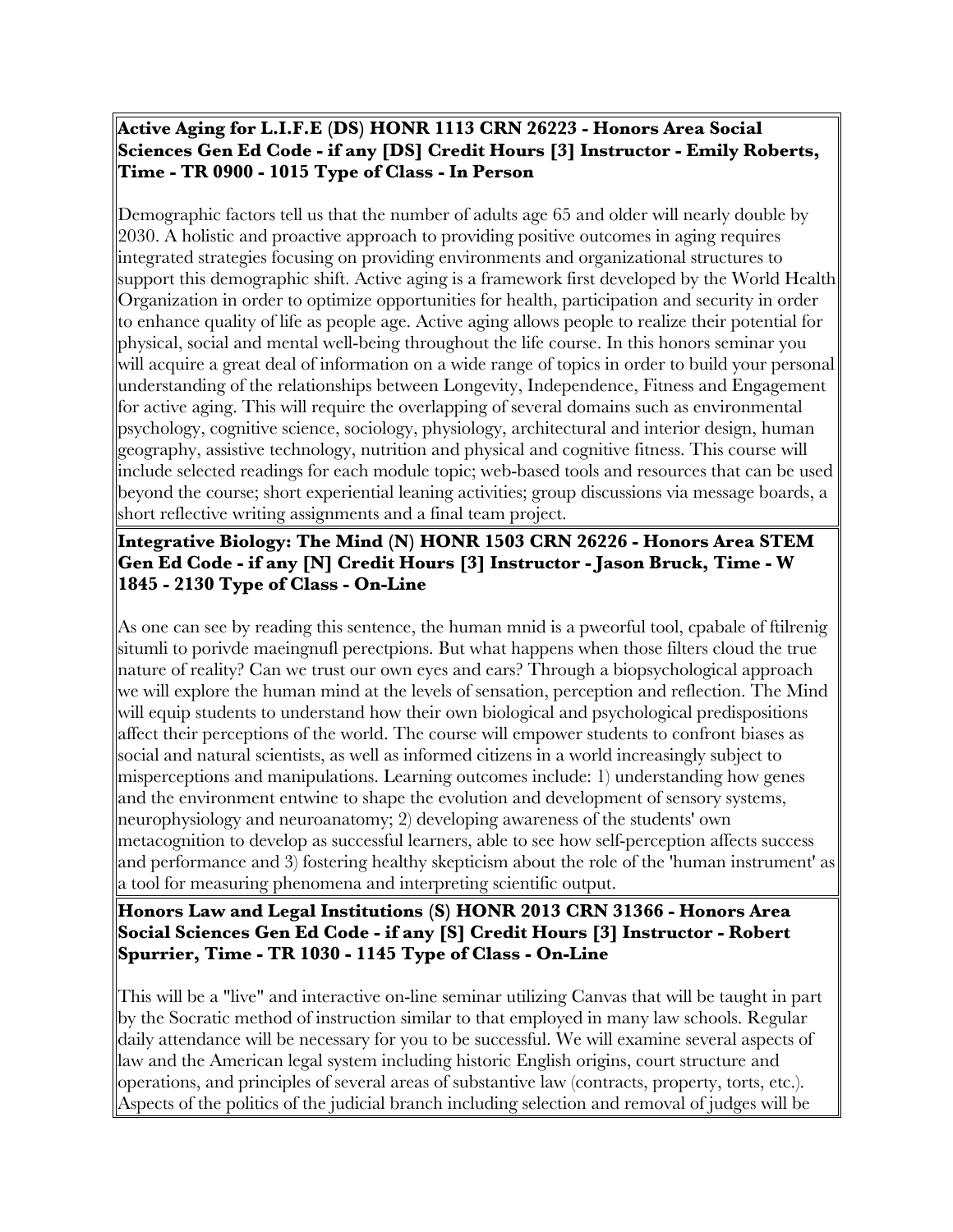included as well. You also will read and brief a limited number of United States Supreme Court decisions. Although the content may be particularly useful for students considering a career in the legal profession, this seminar will be geared toward those with a general interest in learning about our legal system in the United States and how it affects our lives.

#### **Constitutional Dimensions of Diversity (DS) HONR 2023 CRN 31385 - Honors Area Social Sciences Gen Ed Code - if any [DS] Credit Hours [3] Instructor - Robert Spurrier, Time - TR 0900 - 1030 Type of Class - On-Line**

This will be a "live" and interactive on-line seminar utilizing Canvas to provide the opportunity for Socratic method instruction similar to that employed in many law school classes. Regular daily attendance will be necessary for you to be successful. You will learn how to read and brief major Supreme Court decisions interpreting the Equal Protection Clause of the Fourteenth Amendment (and the equal protection concepts embodied in the Due Process Clause of the Fifth Amendment) and selected federal statutes in the areas of racial equality, gender equality, the status of Indian tribes and tribal members in relation to the authority of national and state governments, and selected rights of religious groups (First and Fourteenth Amendments). You will be expected to draw principles from these decisions and statutes and then apply them to hypothetical case situations while at the same time subjecting them to close analysis (that sometimes may lead to differing opinions among the members of the class). Later in the semester you will make a presentation of a full-length United States Supreme Court case that you have read and briefed. Because edited Supreme Court cases provided in .pdf format will comprise the bulk of the assigned reading in the seminar, the only textbook that you will need to purchase will be a paperback law dictionary (if you do not already have a law dictionary).

# **The Story of Lizzie Borden: Axe Murder in American Culture (DH) HONR 2073 CRN 26225 - Honors Area Humanities Gen Ed Code - if any [DH] Credit Hours [3] Instructor - Stephanie Miller, Time - TR 1030 - 1145 Type of Class - In Person**

In 1892, Lizzie Borden was accused of killing her father and stepmother with an axe. She was eventually acquitted, but her story had captured the American cultural imagination. This course will take a chronological approach to the history of the Lizzie Borden story as it evolves from news reports contemporaneous to the case through broadsides and early true-crime takes to fictionalized versions in the form of short stories, poems, novels, plays, a ballet, an opera, and multiple film versions. Specifically, we will consider how changing concepts of gender shape the way in which the story gets told in different media and in different moments in American history. Ultimately, we will ask what it says about American culture that - for better or for worse - we simply cannot let Lizzie go!

**Flash Fiction: A Tiny Genre with a Big Impact (DH) HONR 2083 CRN 28435 - Honors Area Humanities Gen Ed Code - if any [DH] Credit Hours [3] Instructor - Stephanie Miller, Time - TR 1200 - 1315 Type of Class - In Person**

Flash fiction is a subgenre of the short story characterized primarily by brevity: typically, the term refers to compositions of 1000 words or less. We'll read contemporary examples of the form by practitioners from diverse backgrounds and explore criticism on the genre, examining its intersections with related short forms and its ability to engage with complex social issues. Specifically, we'll look at flash fiction that negotiates issues pertaining to gender, race, ethnicity,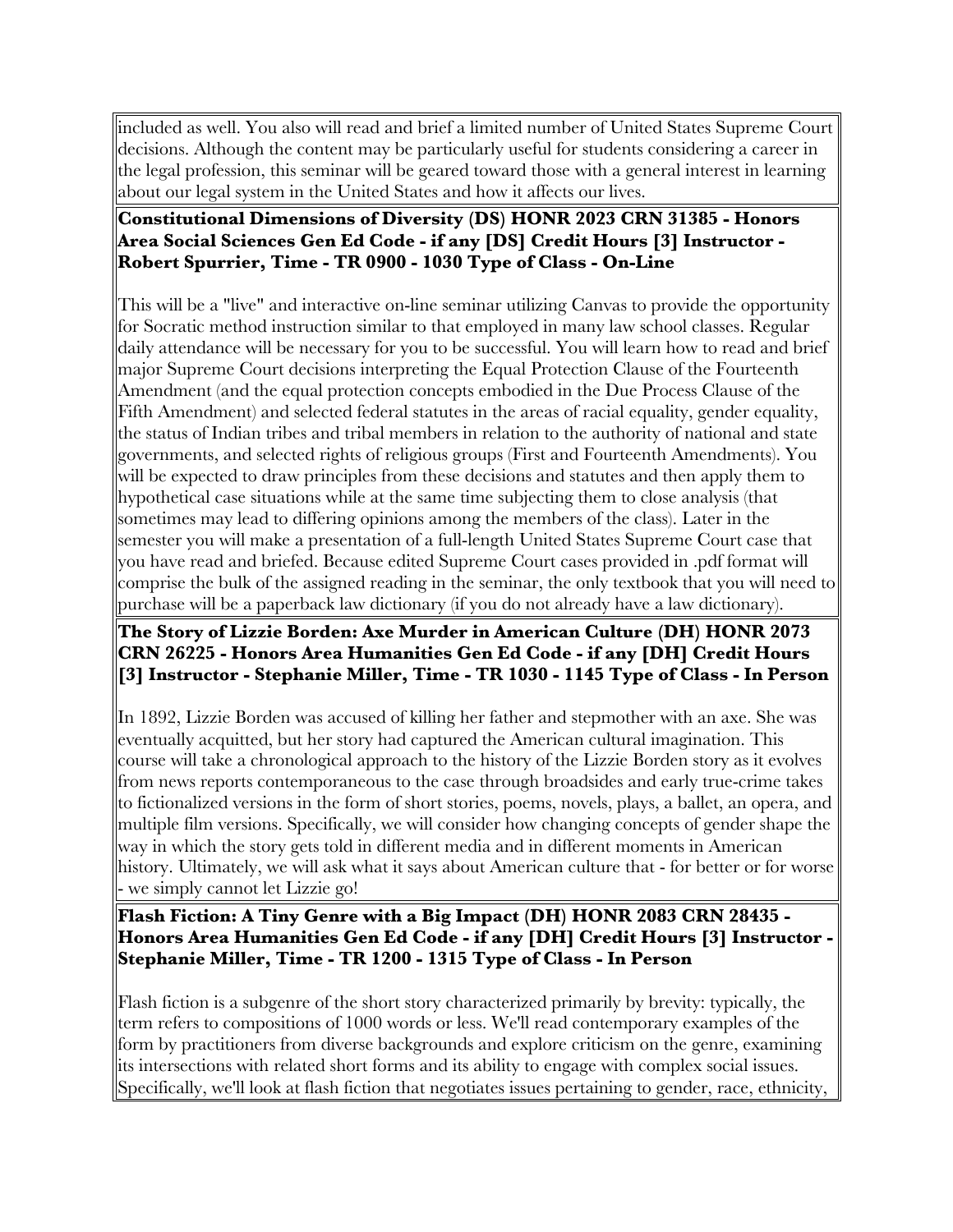and class in American society. A widely accessible genre with far-ranging content, flash fiction invites a large and varied readership; accordingly, this class welcomes students from all majors, assuming no prior experience of literature and assessing student learning via required posts to a course blog rather than through formal essays. The course will also be skills-based, cultivating analytical ability of use to students in all areas of study. Grades will be based on quizzes, homework, and classwork; the blog; class participation; and a final exam.

#### **Magic Rings Symbol and Allegory (H) HONR 2303 CRN 26222 - Honors Area Humanities Gen Ed Code - if any [H] Credit Hours [3] Instructor - Christopher Weimer, Time - TR 1030 - 1145 Type of Class - In Person**

Magic Ring Allegories - This course will explore philosophical and moral allegories created by the presence of magic rings in two thousand years of Western art and thought. Works studied will include Plato's Republic, the medieval chivalric romance, the four operas comprising Richard Wagner's Ring Cycle, twentieth-century "high fantasy" (J.R.R. Tolkien, Stephen R. Donaldson), and the contemporary graphic novel. Weimer (3 credit hours)

**Witches, Murderers, Pirates, and Thieves: Early American Crime Narratives (H) HONR 2323 CRN 28282 - Honors Area Humanities Gen Ed Code - if any [H] Credit Hours [3] Instructor - Richard Frohock, Time - MWF 1030 - 1120 Type of Class – In Person**

Tales of crimes - real, alleged and fictional - were very popular with readers in the 17th, 18th and 19th century Atlantic world, as they are today. As we work our way through tales of sensational crime, we will think about the cultural work that crime stories do; that is, we will consider how they explore ideas about human nature, civil society, authority, transgression, and the origins of evil.

**Honors Romanticism to Postmodernism: 19th & 20th Centuries (H) HONR 2443 CRN 30962 - Honors Area Humanities Gen Ed Code - if any [H] Credit Hours [3] Instructor - Doren Recker, Time - MWF 1130 - 1220 Type of Class - In Person**

Interdisciplinary study of art, history, philosophy and literature from the 19th century to the present. Team-taught by faculty from appropriate disciplines in a lecture and discussion format. For the Honors student. May not be used for degree credit with HONR 2223. Previously offered as HONR 1043. Prerequisite(s): Honors Program participation.

**Honors Romanticism to Postmodernism: 19th & 20th Centuries (H) HONR 2443 CRN 30963 - Honors Area Humanities Gen Ed Code - if any [H] Credit Hours [3] Instructor - Priscilla Schwarz, Time - MWF 1130 - 1220 Type of Class - In Person**

Interdisciplinary study of art, history, philosophy and literature from the 19th century to the present. Team-taught by faculty from appropriate disciplines in a lecture and discussion format. For the Honors student. May not be used for degree credit with HONR 2223. Previously offered as HONR 1043. Prerequisite(s): Honors Program participation.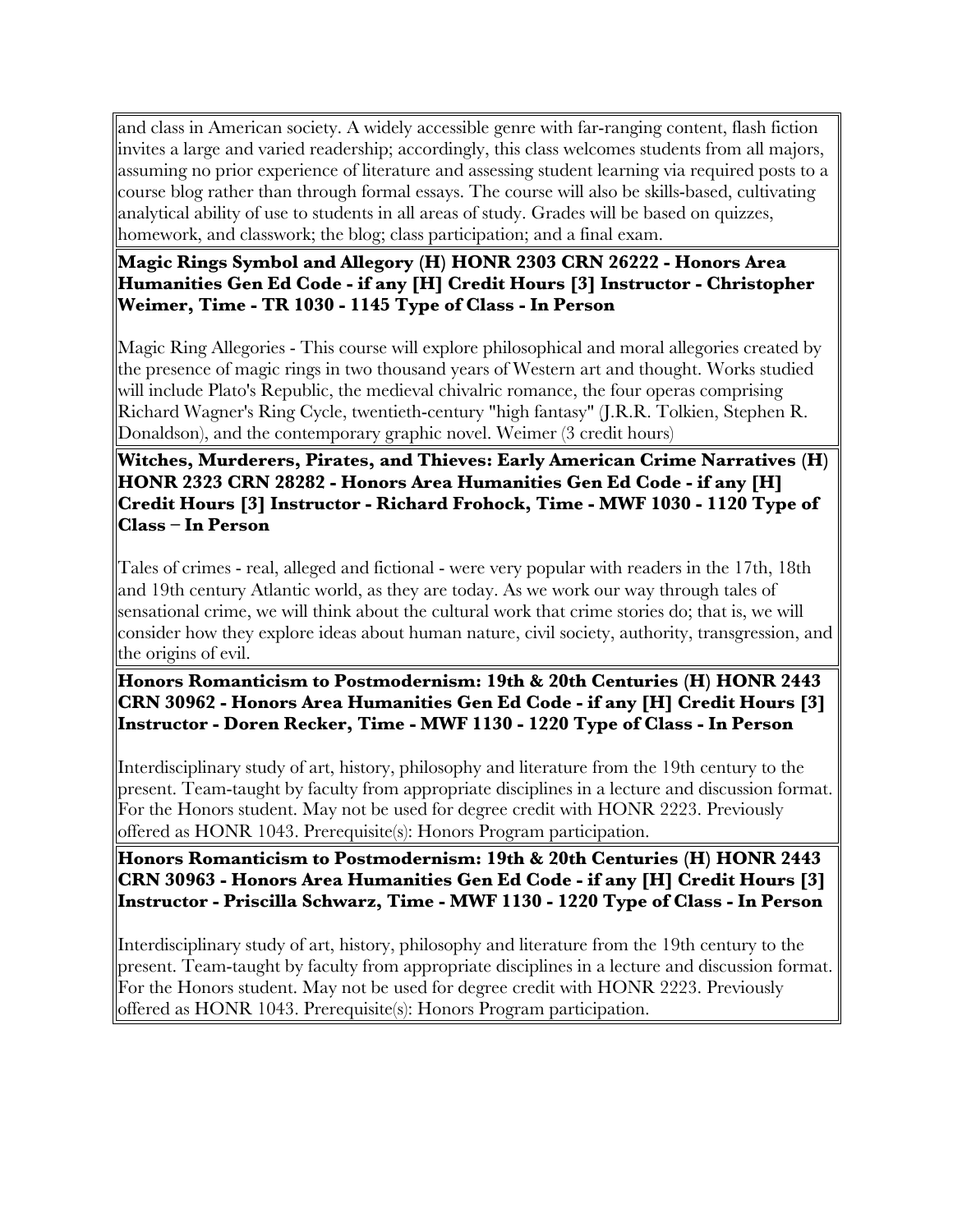## Ho**nors Romanticism to Postmodernism: 19th & 20th Centuries (H) HONR 2443 CRN 30964 - Honors Area Humanities Gen Ed Code - if any [H] Credit Hours [3] Instructor - Perry Gethner, Time - MWF 1130 - 1220 Type of Class - In Person**

Interdisciplinary study of art, history, philosophy and literature from the 19th century to the present. Team-taught by faculty from appropriate disciplines in a lecture and discussion format. For the Honors student. May not be used for degree credit with HONR 2223. Previously offered as HONR 1043. Prerequisite(s): Honors Program participation.

# **Confronting Pseudoscience: Honors HONR 2503 CRN 24307 - Honors Area STEM Gen Ed Code - if any [] Credit Hours [3] Instructor - Keith Garbutt, Time - M 1845 - 2130 Type of Class - In Person**

This course will use an examination of a wide range of pseudoscientific ideas and beliefs as a way of understanding what the difference is between true scientific endeavor and non-scientific belief systems (and hopefully have a certain amount of fun in the process). The course takes as its basic premise that there is a real difference in the type of knowledge associated with a true scientific endeavor and those associated with pseudoscientific belief systems. We will investigate how pseudoscientific beliefs systems try to utilize that vocabulary and some of the methodology of the sciences in an attempt to validate their beliefs systems. Pseudoscientific topics covered will include (but are by no means limited to) Homeopathic medicine, Bermuda triangle, vaccination denial, moon landing denial, and Creationism.

# **CAS Place-As-Text: Berlin, Germany HONR 3023 CRN 30975 - Honors Area Humanities Gen Ed Code - if any [HI] Credit Hours [3] Instructor - Richard Frohock, Time - F 1230 - 1320 Type of Class - In Person**

In this honors seminar, we will explore the rich culture of Berlin, Germany, through reading, discussion, and international travel. This class will use a Place-as-Text curriculum, which means the city of Berlin will be our object of study. Together we will explore contemporary life in Berlin, the capital city that was profoundly shaped by World War II and has a fascinating coldwar history. Today, Berlin is renowned for its arts culture (filmmaking, music, and the visual arts), its diverse neighborhoods, and its start-up-friendly business environment. Our time in Berlin will feature numerous excursions and activities aimed at developing interdisciplinary understanding of the city. Students can visit sites such as the Brandenburg Gate and Museum Island, take a stroll through the shopping district of Kurfürstendamm and the arts district, or travel to the picturesque neighboring town of Potsdam. There are no prerequisites for this travel course, and the class is open to all majors. Enrollment by permit (contact Richard.frohock@okstate.edu for more details!)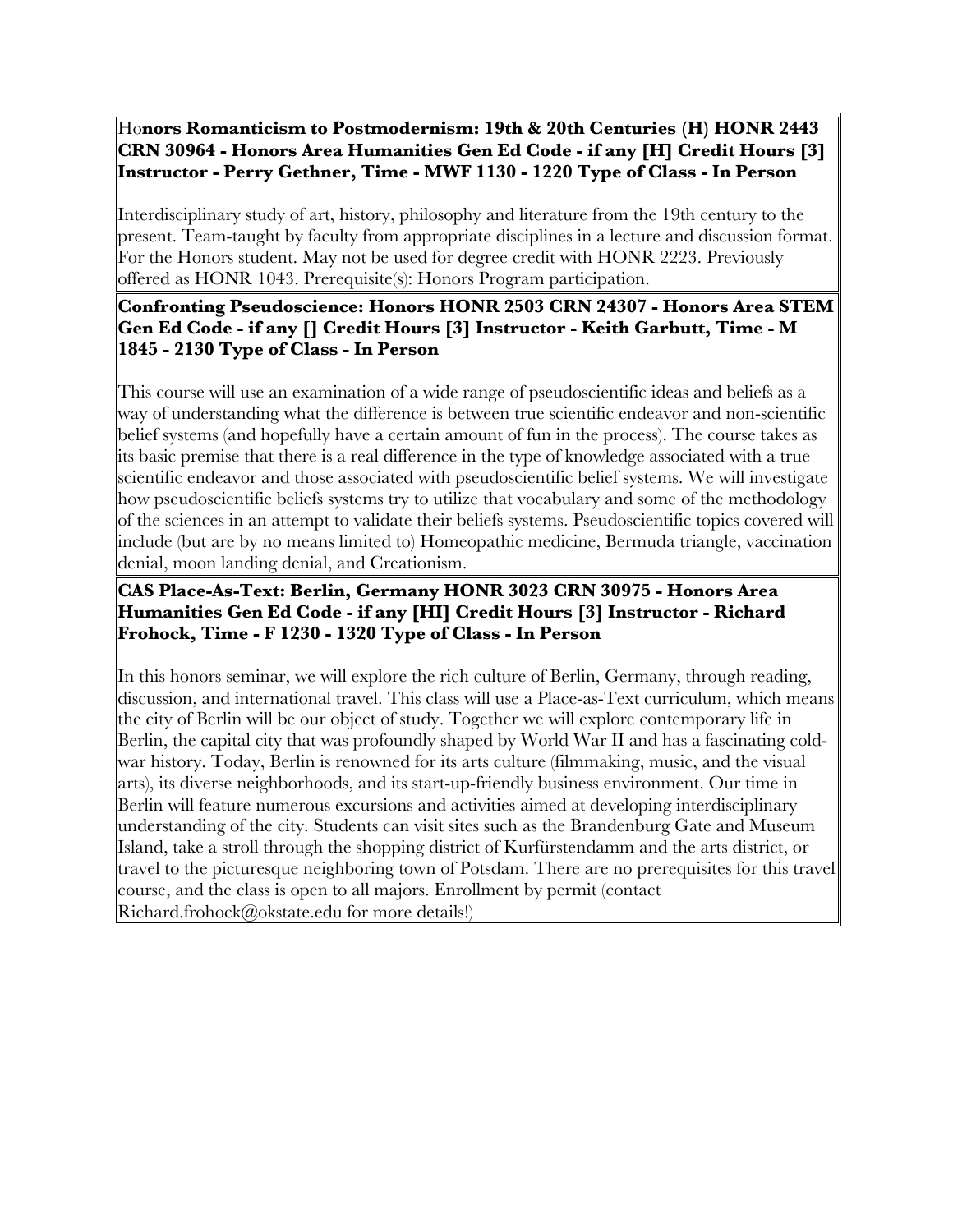**Contemporary Cultures of the Western World: Honors in Central Mexico HONR 3023 CRN 31121 - Honors Area Humanities Gen Ed Code - if any [HI] Credit Hours [0] Instructor - John Andrews, Time - F 1230 - 1320 Type of Class - In Person**

In this three-credit hour course (Led by Dr. John Andrews And Cara Eubanks) we will explore the rich culture of Central Mexico through reading, discussion, and international travel. This class will use a City-As-Text Curriculum, which means the contemporary culture of Central Mexico (specifically Puebla, Mexico City, and La Preciosita) will be our object of study and will emphasize experiential learning and reflective writing. We will explore contemporary life in Central Mexico through reading, discussion of topics including modernization and cultural identity formation, and numerous excursions and activities aimed at developing interdisciplinary understanding. There are no prerequisites, and the class is open to all majors.

# **Biology, Race, and Gender: Honors (DH) HONR 3053 CRN 21265 - Honors Area Humanities Gen Ed Code - if any [DH] Credit Hours [3] Instructor - Doren Recker, Time - MWF 1330 - 1420 Type of Class - In Person**

Critical interdisciplinary investigation of relationships between biological theory (especially Darwinism) and social and ethical issues. Attention to views of alleged biological aspects of perceived racial and gender differences and attempts to implement these views socially, legally, and medically in the United States and elsewhere. This class is restricted to students in their 3rd or 4th year in the Honors College.

Jane Austen: Life, Art, and Influence (H) HONR 3063 CRN 28281 - Honors Area Humanities Gen Ed Code - if any [H] Credit Hours [3] Instructor - Cailey Hall, Time - MW 1430 - 1545 Type of Class - WEB

An author who continues to speak to generations of readers centuries after her death, Jane Austen wrote a half dozen novels that became classics within a few decades of their creation. This course examines the distinct features of the writing that accounts for her significant accomplishments - not just on the development of the novel but her influence on those novelists who followed her. Prerequisite(s): Honors College participation.

**OSLEP - How We Bear Witness: Writing Oklahoma in Fiction & Creative Nonfiction (Honors) UNIV 3110 CRN 31371 - Honors Area Humanities Gen Ed Code - if any [] Credit Hours [3] Instructor - Keith Garbutt, Time - - Type of Class - In Person**

OSLEP Seminars - See the OSLEP web page (http://www.oslep.org) for seminar details. OSU students selected for an OSLEP seminar will enroll in a section of UNIV 3110 at OSU. (The five-day OSLEP seminars are graded pass-fail, so it is a good idea to check with your regular academic advisor to determine how they will count toward your overall degree requirements.) [OSLEP Office permission required.]